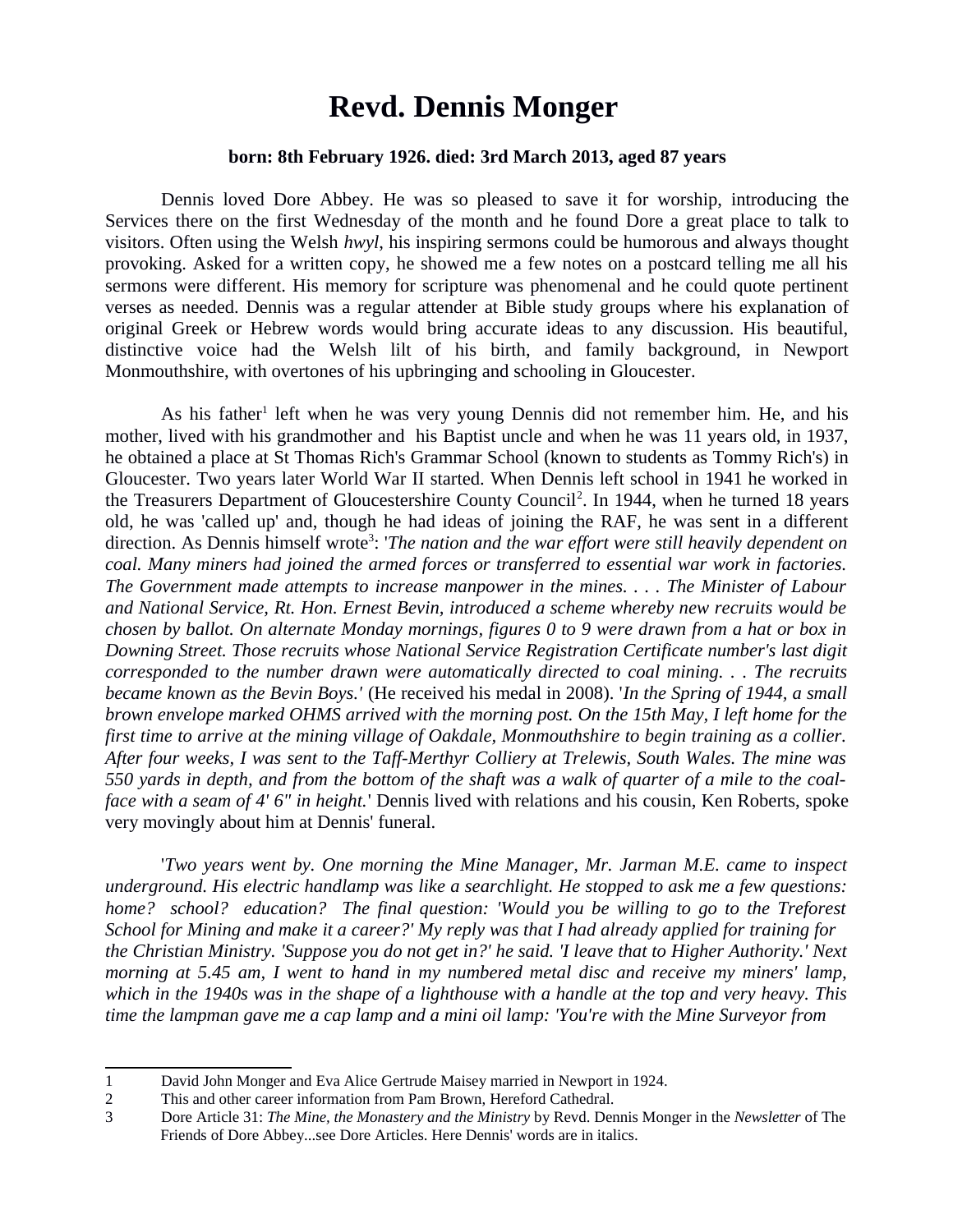*now on.' A private on one-day, lieutenant the next, but still a National Service Bevin Boy on six pounds (£6) a week. . . I continued my studies in the evenings and was offered a place at theological college and the University of Wales in Cardiff. With six months of National Service remaining, I was released six weeks early so that I could begin the academic year in September.*'

1951 was a momentous year for Dennis. Completing his University studies, he was inducted as the Baptist Minister at Magor (1951-1956) and he married a Gloucester girl, Dorothy Gough, at Trinity Baptist Church in Finlay Road, Gloucester. Dennis and Dorothy were very happy together and Dorothy has been described as a lovely lady. The two of them enjoyed visiting places on Dennis' motorbike. They had the sadness of miscarriages and the death of a baby daughter. When they adopted a small son, Terry, he already had a head injury which affected him throughout his life, becoming much worse as he grew older<sup>[4](#page-1-0)</sup>. Eventually he was looked after in a specialist Care Home in the Midlands. They visited him regularly and Dennis continued to do so after Dorothy's death in 1997<sup>[5](#page-1-1)</sup> until Terry himself died later in the same year.

Dennis became convinced that Ecumenism was a necessity when Dorothy, as a Baptist, was refused Holy Communion by an Anglican Hospital Chaplain. This underwrote his Christian Ministry for the rest of his life. Having transferred to be Baptist Minister in Monmouth (1957- 1982), he also responded to an appeal<sup>[6](#page-1-2)</sup> from the Moravian Church in Brockweir (1961-1991). This Church, follows the precepts of the 15th century reformer Jan Hus. It is now inclusive, welcoming all believers to Holy Communion. The Mongers lived in Brockweir for 5 years, the Moravian Church acknowledging their great debt to  $\text{him}^7$  $\text{him}^7$ . In 1975 he was consecrated a Presbyter in the Moravian Church at his own request marking his 14 years work at Brockweir. He also served other Churches in the Wye Valley. In 1982, he was also called to serve the Leominster Congregation of the Moravian Church. He was a member of the Moravian Provincial Synod (1970-1991) and Secretary of the Moravian Inter-Church & Faith & Order Committee, (including Liturgical Revision & Lectionary). He served in the Ecumenical Team Ministry in Mitchel Troy Parish Church for the Church in Wales' Diocese of Monmouth (1972-1982) and was Chaplain for Monmouth Hospital (1970-1982). He also visited the R.C. Sisters of St. Joseph at Llantarnam.

 In 1982-1991 he was the Baptist Minister in Ewyas Harold and Pandy and later added Longtown. Indeed, during his ministry he served eleven<sup>[8](#page-1-4)</sup> Baptist Churches, though not all at the same time. Dennis retired, for the first time, in 1991 but continued his Preaching Ministry by invitation. Dorothy died in 1997 and was buried at Brockweir. As the years passed Dennis missed her more and more. In 1999 he felt called to be ordained as a Deacon in the Church of England, Diocese of Hereford and in 2000 he was ordained a Priest in Dore Abbey. He also served as the Rural Dean for Abbeydore from the 1st October 2000 to 1st January 2002. He retired, yet again, on the 1st January 2004 and was given permission to continue to officiate in the Diocese of Hereford. Dennis always said he had retired several times!

Dennis did much, much more<sup>[9](#page-1-5)</sup>. He enthusiastically supported Free Churches Scripture Exams. (Baptist/Methodist/Congregational). Sunday School Anniversaries were very jolly affairs

<span id="page-1-0"></span><sup>4</sup> Pat and Don Davies, and Ken Roberts.

<span id="page-1-1"></span><sup>5</sup> Dorothy Monger was buried at Brockweir Moravian Church. Dennis was buried beside her.

<span id="page-1-2"></span><sup>6</sup> From a local man concerned that the Moravian Church, the only Church in Brockweir, was closing. As a result Dennis then met Cyril Edwards, the Moravian Minister.

<span id="page-1-3"></span><sup>7</sup> See, for example, the website of Brockweir Moravian Church.

<span id="page-1-4"></span><sup>8</sup> Information given at Dennis' funeral by the Baptist Minister.

<span id="page-1-5"></span><sup>9</sup> Much of this information is recorded in the following Memories of Revd. Dennis Monger.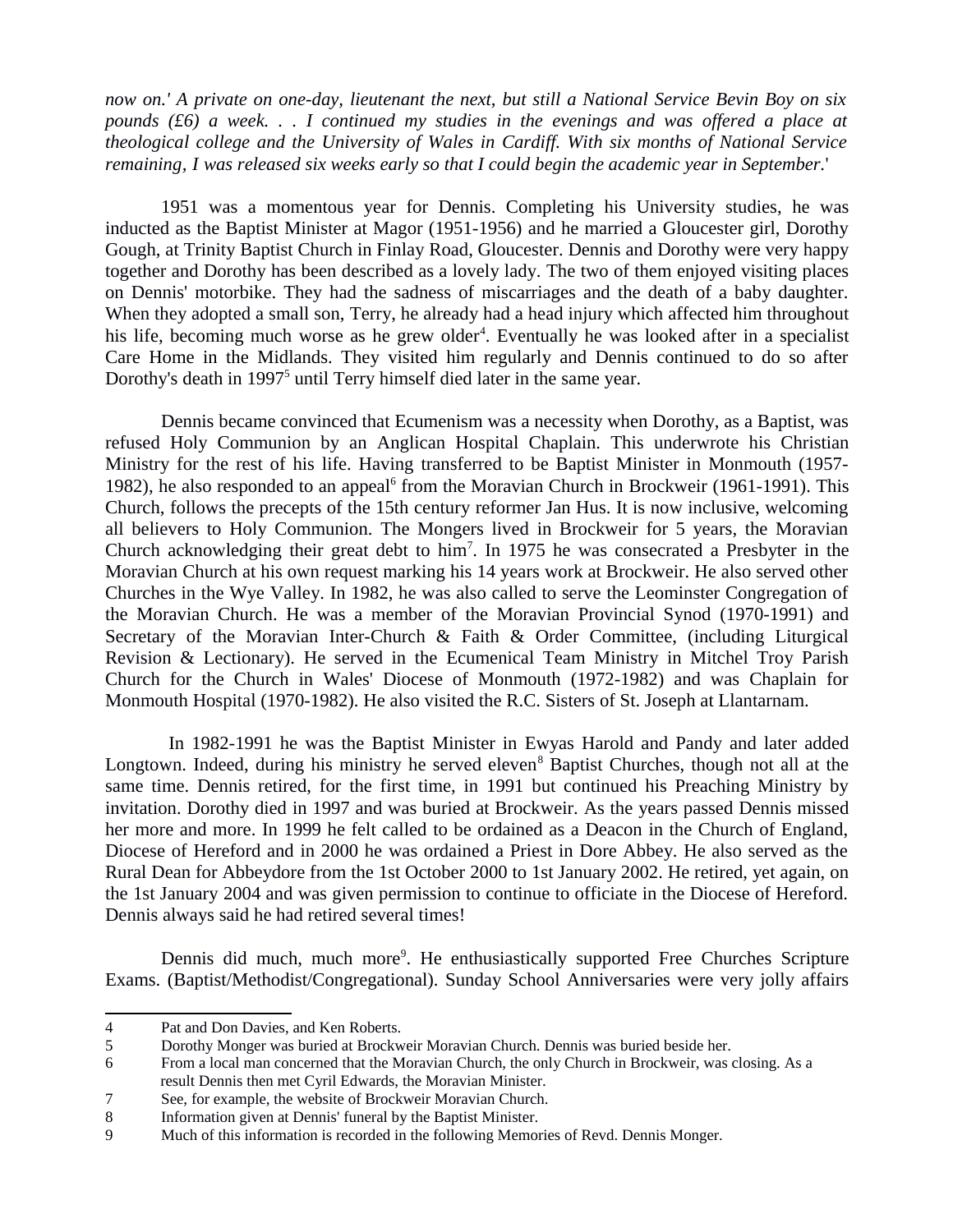with lots of singing and Dennis thumping out hymns and choruses on the piano<sup>[10](#page-2-0)</sup>. He was a Governor of Monmouth Secondary School (1959-1980) and Manager of Primary & Junior Schools, Monmouth Group (1959-Local Gov. reorg.). He was always a memorable Father Christmas for the children at Ewyas Harold Primary School!<sup>[11](#page-2-1)</sup> He visited the old people at Drybridge House Monmouth and Dulas Court. He wrote articles and pamphlets including '*Like a Tree Planted: the Story of Brockweir Moravian Church, 1833-1983*', *Monmouth Baptist Church, 1818-1968: A Brief History of 150 years*' and a history of Salem Chapel, Longtown & Chapels in the Olchon Valley to commemorate their 150th Anniversary in 1993. His other interests included local history (for which he was a 'mine of information'), rural development, water colour painting, pen-and-ink drawing, reading, gardening and music. He supported the Organ Recitals in Dore Abbey and loved the Choral Evensong sung by Dore's own Abbey Singers. This year they will sing 'for' him rather than 'with' him but it will not be an occasion for sadness but for joy that he may well be hearing them on 'another shore' where he will know every hymn and every canticle. Who knows - he might even be leading the worship there, too $^{12}$  $^{12}$  $^{12}$ .

Here, in weeks that see a change of Archbishop of Canterbury and Pope, it is Dennis who will be greatly missed. I leave the last word to him: Dennis was sitting in his car when friends<sup>[13](#page-2-3)</sup> spoke to him, saying that cousins who had gone to his Baptist Sunday School in Monmouth, though all Methodists, were planning to visit him soon. They talked about the many churches he had served. Dennis said not to be surprised for '*We all worship the same God*'. He smiled, and drove away.....

Dennis' burial: 15th March 2013 at Brockweir Moravian Church - he chose the first three hymns:

- O worship the Lord in the beauty of holiness... - Souls of men, why will ye scatter...

- O Thou who camest from above... - I stand amazed in the presence of Jesus the Nazarene...

Dennis' Memorial Service: Dore Abbey, Sat. 4th May, 3 pm, refreshments. Everyone welcome.

**DENNIS' ECUMENISM: No Church owned Dennis. He ministered fully in each one. He was as much a Baptist minister when he died as when he was first ordained and when consecrated a Presbyter. The Moravian Church accepted his orders as valid but he wanted to be fully Moravian as well, which was what led him to be consecrated a Presbyter and so be entered on the roll of Regular Ministers of the Moravian Church. If the area of need had been, say, Methodist perhaps he might have entered their ministry too. He explained that his Ordination in the Church of England was for him a tool to enable him to serve the people better in an area where there were few Anglican priests and many small churches and communities**[14](#page-2-4)**. Dennis found Dore Abbey was a great place to meet and talk to people**[15](#page-2-5)**. He was a valued friend to everyone, church-goer and non-church-goer. Just by being himself, Dennis witnessed for Christ to everyone he met.**

© Ruth E. Richardson 2013

<span id="page-2-0"></span><sup>10</sup> Sue Holt - see following memories of Dennis.

<span id="page-2-1"></span><sup>11</sup> I have a memory that really made Dennis laugh. I had taken 'Father Christmas' to the school in my car. When, later, I collected my small son he announced that it wasn't the real 'Father Christmas'! I thought he had recognised Dennis - but not at all... This 'Father Christmas' had had a little mud on his wellington boots and of course, coming over the roof tops, these boots should really have been spotlessly clean...the logic of a child!

<span id="page-2-2"></span><sup>12</sup> Quoted from Tony Hemson's following memories of Dennis.

<span id="page-2-3"></span><sup>13</sup> Jenny and Bob Davies.

<span id="page-2-4"></span><sup>14</sup> Sarah Groves.

<span id="page-2-5"></span><sup>15</sup> Comment by Dennis to Terry Richardson.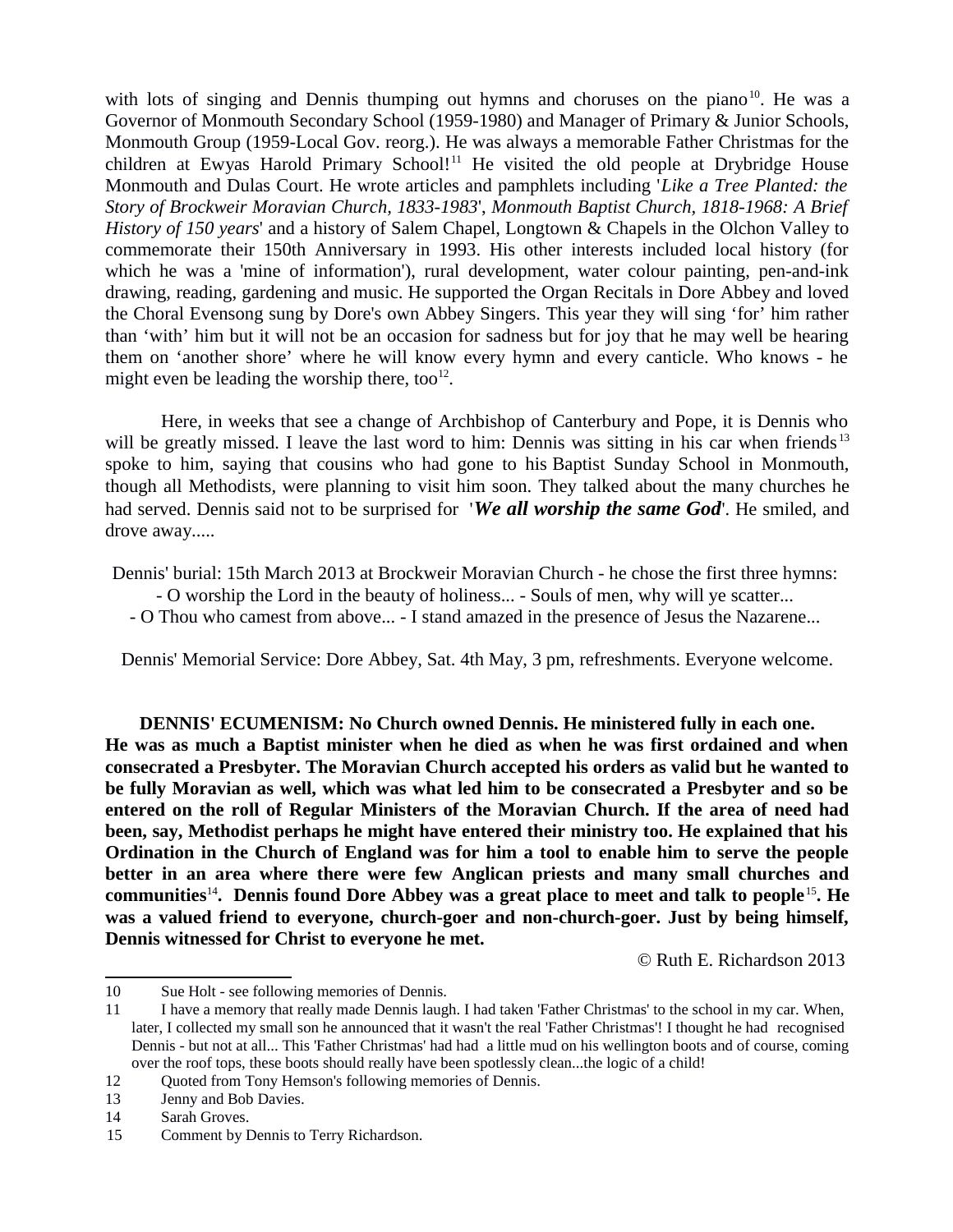## **Personal Memories of Revd. Dennis Monger**

(in no particular order)

## **From Ian Roberts:**

My father went to Dennis' induction service at Monmouth Baptist Church and was impressed with the message Dennis preached which was **'***The second coming of Jesus Christ***'**. In the early 1960's my older brother and sister started going to the Wyesham Sunday School just up the road which Dennis ran firmly but with fun and enthusiasm. He encouraged my brother to start plating the piano for the hymns and choruses at a young age, something that he has continued to do to this day.

I turned up a few years later, having secretly followed my siblings up the road (I was 4 years old!) and bursting in during the classes. Face to face with an amazed Dennis I turned and ran, but he sent my brother to bring me back. Thereafter I attended the Sunday School regularly till the later 1970's when it wound down. Like everyone else I recall Dennis with great respect, affection, and gratitude.

## **From John Loebl, Deacon Magor Baptist Church:**

We have copies of his ordination/induction service at Magor in 1951 and at Monmouth in 1957.

#### **From Sue Holt:**

Dennis carried out the wedding ceremonies for me and my sisters, Lynda and Denise. He also did the dedication ceremonies for my sons and provided the eulogies at Dad's and Mum's funerals. He was minister in the main Monmouth Baptist Church for many years and was involved in founding the Free Church Sunday School in Wyesham. If I remember correctly, the Sunday School started in the main hall of Wyesham Infants School, then we moved to a barn owned by a Mr Roberts on Wyesham Avenue before we moved into a purpose built building behind Lewis' grocery shop on Wyesham Road. I am not sure of the years, but I was a Sunday School teacher in the new Free Church Sunday School building at Wyesham from the age of about 15 until I got married when I was 23 so I guess that building opened about 1961/2, but the original Wyesham Sunday School must have been running earlier than that - perhaps from about 1957? Dennis' wife Dorothy was still alive when he moved to Brockweir but she developed a terrible autoimmune disease (scleroderma) and I think this was why he gave up the full time ministry in Monmouth so that he could care for her. They had an adopted son whose name was Terry.

Dennis was an enthusiastic supporter of the Scripture Exams that were held each year and entered by children from the various free churches (Baptist, Methodist, Congregational) in Monmouth with a celebration ceremony held in one of the churches where the children gaining the highest marks in each group were presented with religious books. He loved his music and our Sunday School Anniversaries were very jolly affairs with lots of singing and Dennis thumping out hymns and choruses on the piano. In fact, we to stop putting flowers on top of the piano for the Sunday School Services as his enthusiastic playing made vases 'wander' towards the edge! I think he was self-taught as I don't remember ever seeing him playing with a music book in front of him. We also used to go to Drybridge House, one of the local old people's homes in Monmouth, and perform the anniversary music for them afterwards as well as those from the Harvest Festivals and the Nine Lessons and Carols Services at other times of the year. He was a Welsh 'pulpit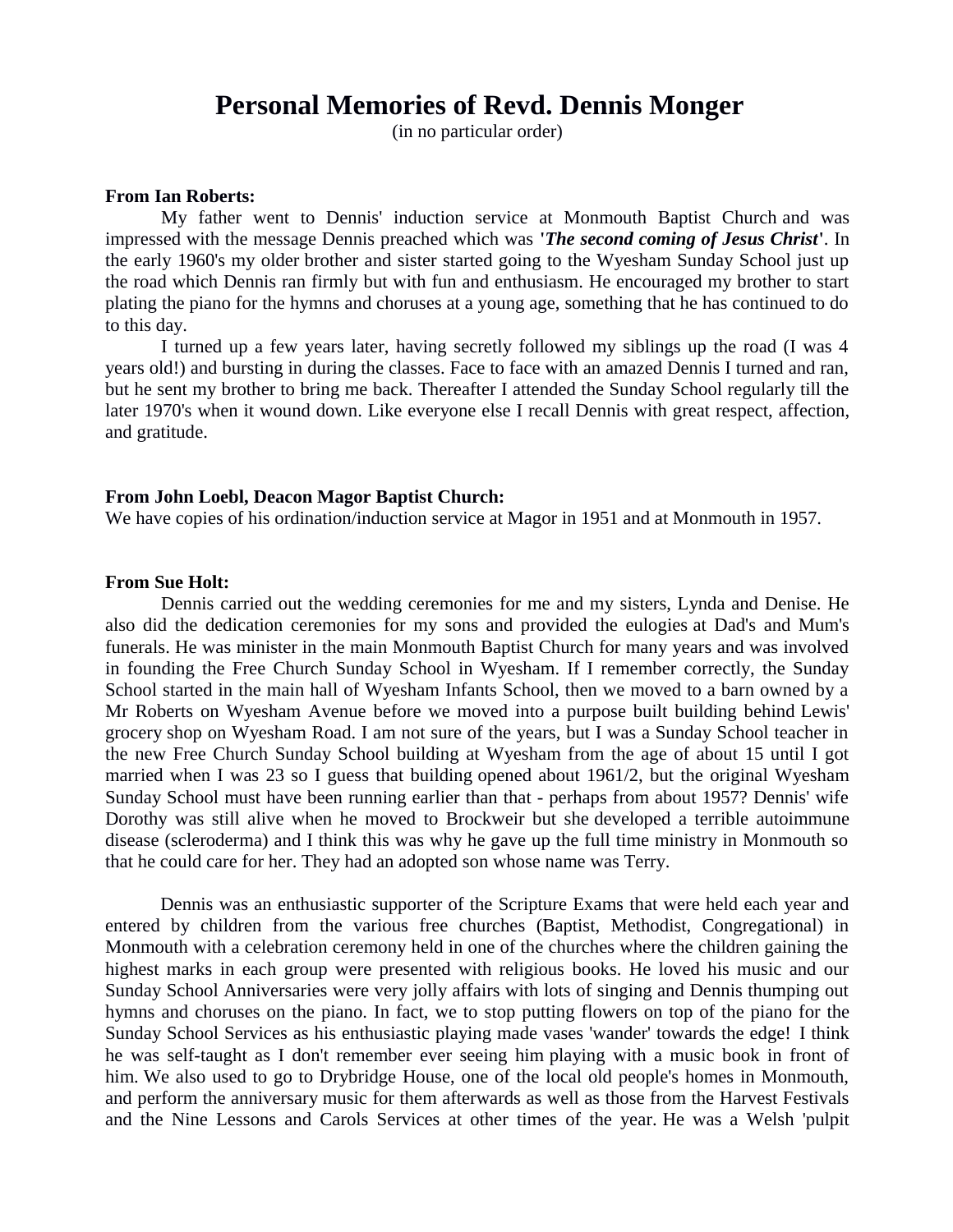thumper' minister and his sermons were lively, often humorous and always thought provoking - he certainly did not fit the image of roaring Valley preachers threatening Fire and Brimstone for sinners.

A memory I have of him is when we did a Sunday School/Church sponsored walk across the Severn Bridge in the most horrendous weather. We all went by car to Chepstow and then the intrepid walkers set off across the bridge in torrential rain, singing as they went! As I was one of the support drivers (it must have been about 1968) I don't know how soon the music died out, but when I collected my half dozen or so passengers at the Severn Bridge Services (no such things as seat belt concerns in those days - you just packed as many children into the back seat as would fit) they were all soaked to the skin, but Dennis was still smiling despite the rain dripping off his hat, nose and clothes and with shoes full of water...

## **From Jenny and Bob Davies:**

The leading authority on his time in Brockweir is, of course, Mr. Monger himself! Thirty years ago he wrote a booklet called '*Like a Tree Planted: the Story of Brockweir Moravian Church, 1833-1983*'. I think it may have been re-printed. It outlined the history of Brockweir Moravian Church. It covered the time he spent there but, with characteristic modesty, he played down the part he had played in saving it.

In 1415 a Bohemian theologian, John Hus, was burned at the stake for heresy, having made the mistake of trusting a papal safe conduct. His ideas did not die and the Moravian Church was based on them. By 1517 it already had 400 congregations in Europe. Eventually it spread to Britain and was recognised by an Act of Parliament in 1749. There were soon churches in the West Country, Bristol having a particularly strong congregation. In the 1830s the lower Wye Valley was not the peaceful place that it is today, for there was a lot of industrial activity. Brockweir specialised in shipbuilding and associated trades. It had about 350 inhabitants who had at least 8 taverns for their entertainment but not a single church for their enlightenment. A visiting doctor noticed that the spiritual state of the population was as bad as its health and appealed to the Bristol Moravians for help. They came, preached and laid the foundation stone of a new church in 1832. It flourished for the rest of the century.

By 1900 the industry in the area was falling, as was the population, and the Moravian Church in Brockweir went into a slow decline . By 1961 its members were finding it hard to find the funds to pay their minister. Approaches were made to other local churches for help, but none came. On 14 July 1961 a representative called on Revd. J D Monger, Baptist Minister of Monmouth, to ask for his help in keeping Brockweir open. Within a few days Mr Monger had visited the church and, on his return home, began to make the necessary contacts within his own church to see how to proceed. It took two years for a final agreement to be reached but the church stayed open for services all the time. Finally, on 16 September 1963, a service was held to celebrate the united witness of the Baptists and Moravians in Brockweir. Revd. Monger was too modest to describe the part he had played in all this in his booklet, of course, but it was significant.

While he was minister the Church and Sunday School hall were completely renovated. Conferences were held, with the Revd. Monger leading them. During his time in Brockweir Church membership had doubled. A Brownie pack and Guide Company had been started and there was a flourishing Sunday School and '*its annual contribution to the Christingle Services is eagerly anticipated*'.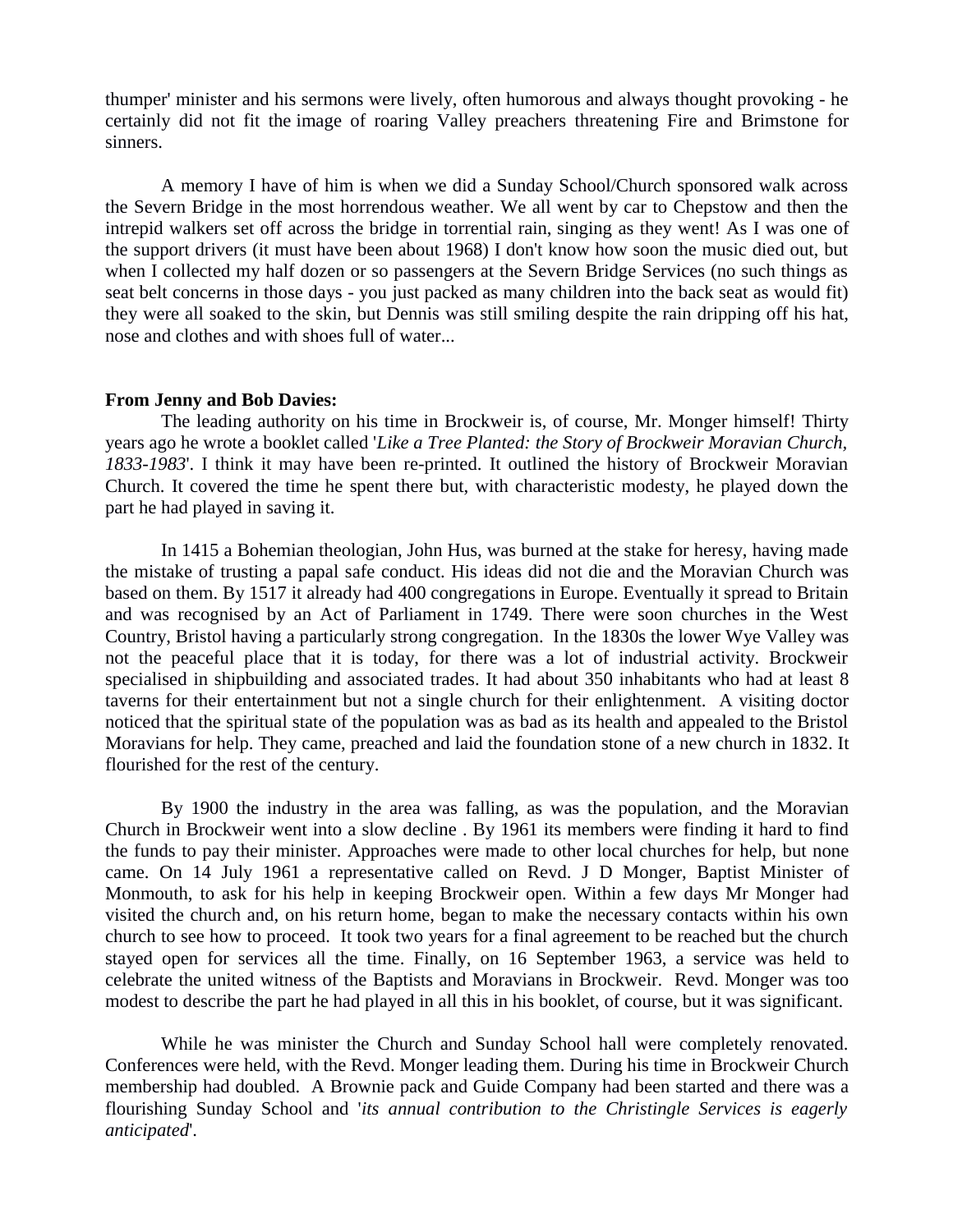The Mongers lived in Brockweir for five years until the pastoral needs of Monmouth called him back but he continued to supervise the work at Brockweir. In 1975 the Revd. Monger was consecrated a Presbyter in the Moravian Church at a service held in Manchester in recognition of his fourteen years work in the Wye Valley. In 1982 Revd. Monger was called to serve the Leominster Congregation of the Moravian Church; he looked after two Baptist churches as well. Brockweir Church still stands; without the efforts of Dennis Monger it might not have been in existence today. **He really was a remarkable man.**

## **From Pat and Don Davies:**

In 1982 Dennis went to Leominster and looked after two Baptist Churches as well - these churches were Ewyas Harold and Pandy. Glyn James said that it was in 1982, after he and Joyce had been to hear him preach in Monmouth that they invited him to come to Ewyas Harold. Don actually took a Service in the Chapel on the Sunday before Mr Monger started his Ministry in Ewyas Harold and Mr and Mrs Monger were in the congregation. (We lived in Hereford then) Eleven years later when we moved to live in Ewyas Harold, Dennis told Don he could remember that service and that Don preached on '*Amos*' and used a plumb-line as an illustration for the children's address! Dennis was also very supportive to young ministers starting out.

Mrs. Monger is buried at Brockweir and it was Denis' wish to go there too. I remember him telling me that when they adopted Terry he had already had a head injury which affected him throughout his life, becoming worse as he grew older and eventually he was looked after in a specialist Care Home in the Midlands. They visited him regularly and Denis continued to do so after his wife died until Terry himself died later.

Dennis was so good at local history himself and was a mine of information. He had a wonderful memory of people places and events. If I mentioned someone from Raglan, where I grew up, he could tell me something about them and their connection with the church when he was in Monmouth, remembering very clearly. I found Dennis' piece about Bevin Boys very interesting. I could almost hear his voice saying the words.

## **From Glyn and Joyce James:**

The local choir of which we were members had been invited to sing at the Harvest Festival in Grosmont Parish Church. Dennis was the special preacher. Chatting to him afterwards, we gathered he was looking for a smaller church to cut back on his commitments. On Oct 19th 1981 we went to Monmouth to see Mr and Mrs Monger and invited them to consider coming to Ewyas Harold Baptist Chapel. The next meeting was at Pandy Baptist Chapel, as they had expressed an interest in sharing the Ministry and so on Nov 6th 1982 the Induction Service of Rev Dennis Monger to Ewyas Harold and Pandy Baptist Churches took place. He continued his Ministry at Brockweir and also added Leominster Moravian Church.

#### **From Tony Hemson:**

Dennis was delighted when the installation of the new organ in Dore Abbey led to the August Coffee Concerts. Dennis himself was an organist and loved to hear the instrument being played by experts and celebrities, but it also gave him a subtle opportunity to promote the work and worship that Dore Abbey undertakes.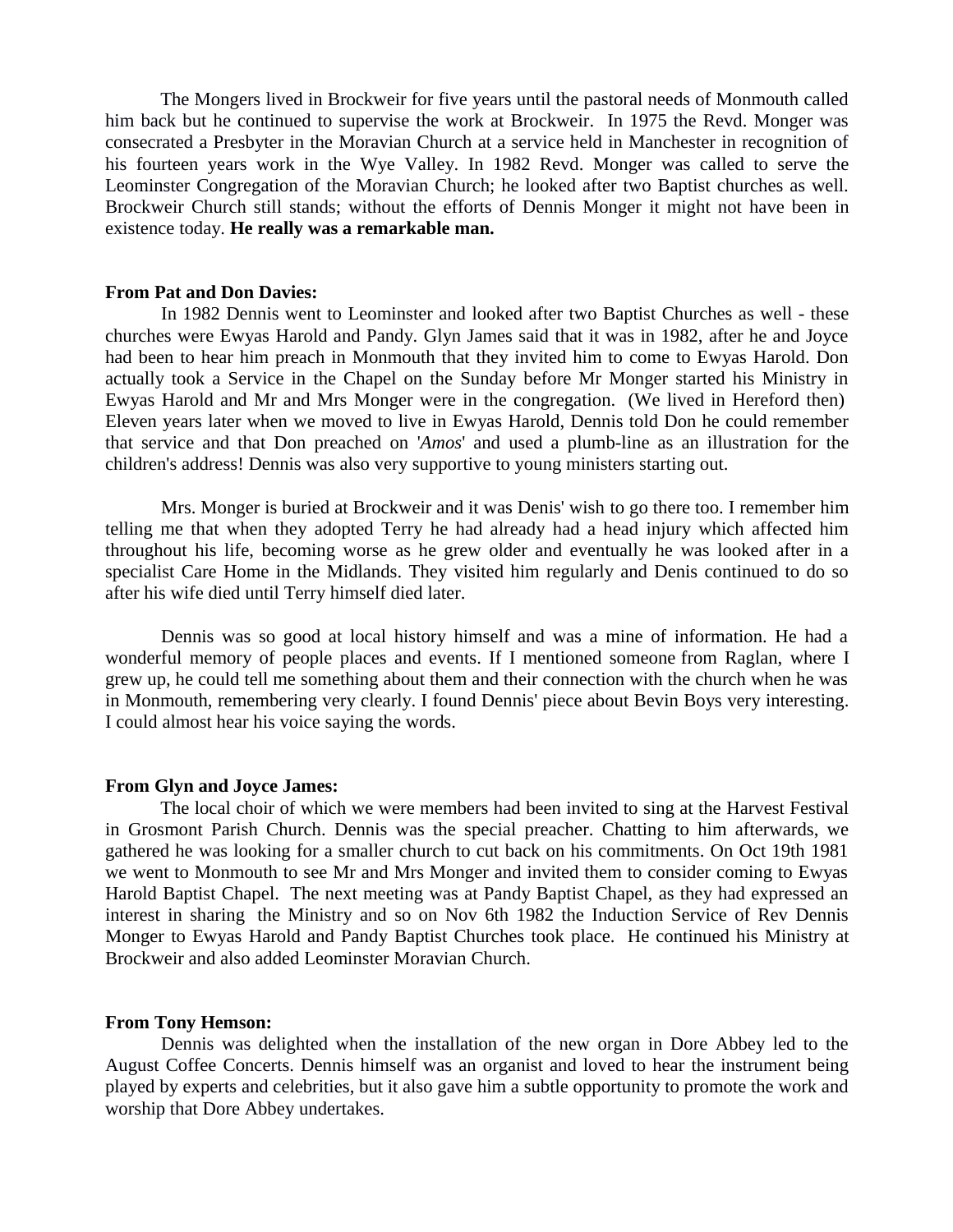At the end of each recital - no matter how popular or esoteric the programme had been - he summed up with more or less the same accolade: '*Well, I don't know about you but I've never heard that organ played so well, or heard so many amazing sounds from it!*' - and he went on to thank the recitalist profusely, encouraging yet more deserving applause. Seizing that moment of high approval he would then capture the audience with how the Abbey had been saved from closure, how growing and vital the worship was becoming after many years of low input, how the Friends had encouraged the setting up of concerts, the growing popularity for tourists and visitors, and all the plans and facilities for the future. His love of the Abbey shone through. Then would come the gentle 'kick' of interest – that nobody had paid to come in, but that it would be a jolly good idea to pay to go out! He was so effective and persuasive.

When the Abbey Singers were set up by Howard Seymour, Dennis was particularly enthusiastic that a new standard of choral music could be lifted up in praise. His keenness and support were a great encouragement for the Abbey to have a musical resource drawn from the locality while not diminishing the resources of other churches. While some notable Services were sung, such as for Patronal feasts, at Remembrance-tide, and in Holy Week, Dennis was also the inspiration for having a regular Evensong (1662) on the first Wednesday of the month. He was *always* there, driving in from Longtown no matter what the weather, or the winter temperature inside the building! This small beginning was so important to him; first it was said Evensong, then he suggested to Geoff Hollom about singing a psalm and the canticles congregationally, and gradually it became more like Evensong should be - with an emphasis on 'song' in the eventide.

When I took over the Abbey Singers, after Howard was appointed to Hay-on-Wye, I made a light suggestion to Dennis about the Abbey Singers possibly singing for Choral Evensong in the summer. This was early in 2012 and we decided that we would aim for May, and especially the Queen's Jubilee Week in June. Dennis responded with his utterly characteristic 'suddenly joyous' face saying, '*Ooooh! That would be my heart's desire in this place; what could be better than Choral Evensong sung by the Abbey's own choir?*' And so it was arranged - Dennis singing the Preces and Responses at both the May and June Services. He was so happy that this traditional style of praise had been attained in the setting of his beloved Dore Abbey.

It is in the plans to do the same this year and our expectation was, of course, that Dennis would again be our minister. Alas, he will not be at the presider's desk. We will hope to sing 'for' him rather than 'with' him and, perhaps, it may not be so much the occasion for sadness but for joy that he may well be hearing us on 'another shore' where he will know every hymn and every canticle. Who knows - he might even be leading the worship there, too.

## **Dennis' Funeral from Sue Holt:**

We went to the service at Brockweir last week. It was a wonderful tribute to a remarkable man and the church was absolutely packed. We ended up standing beside the pulpit at the front of the chapel as there was no room left in the entrance area when we arrived at 2.15 pm. There were also many people who were in the school hall beside the chapel as the service was relayed there as well and they said that they could hear everything so didn't feel that they had missed out by not being in the chapel. It was such a shame that it was a dreadfully wet day as the grounds around the chapel and school hall were absolutely saturated and there was lots of mud everywhere which made walking difficult especially if you were elderly or unstable on your feet. One of my memories of Wyesham Free Church Sunday School got a mention by the lady Moravian minister [Revd. Sarah Groves] which pleased us (and some of the other mourners who had also attended the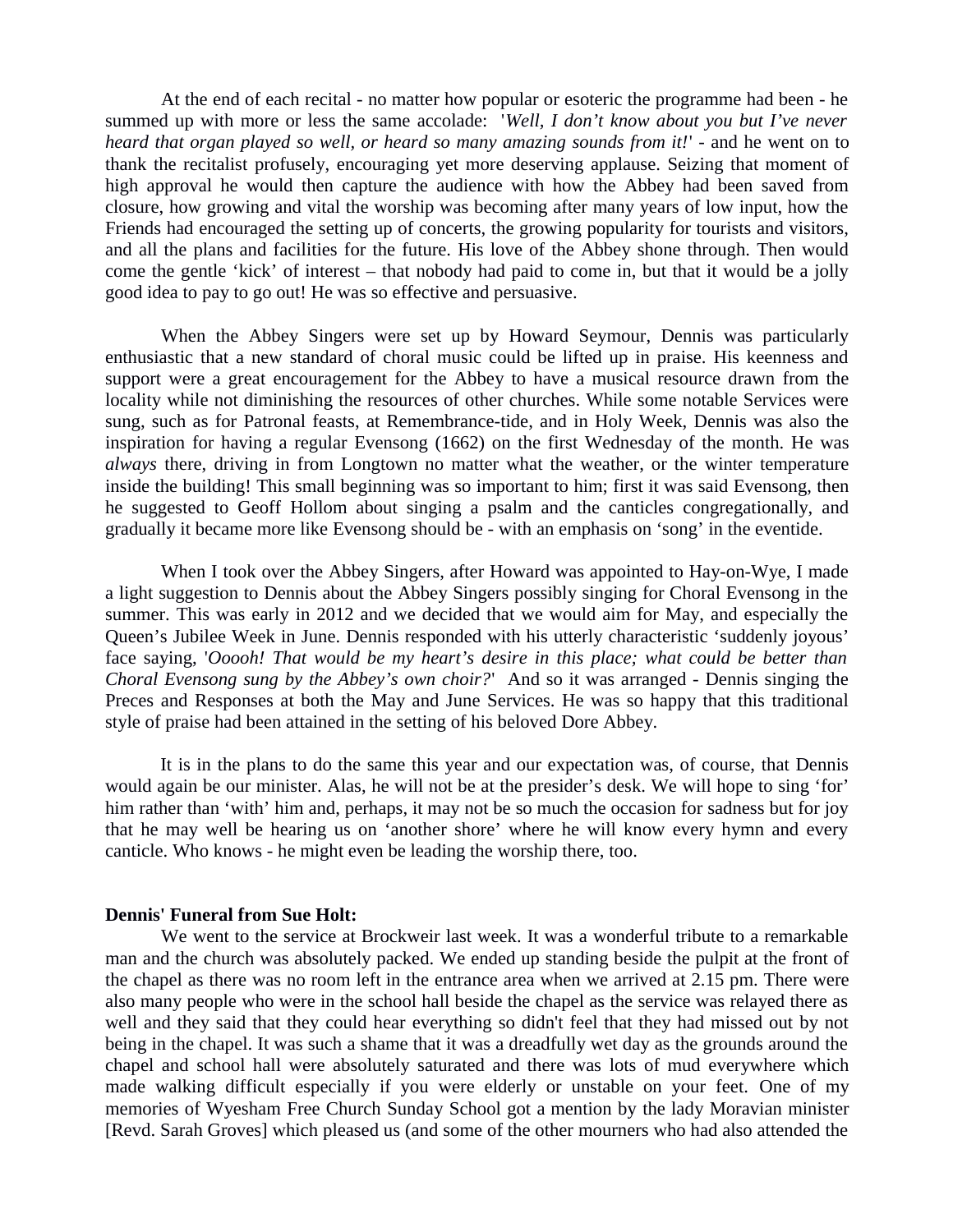Sunday School) as without that, a whole sector of Dennis' life would have been omitted.

If Dennis had not gone into the church, he would have been a very astute businessman. With his ability to identify a 'gap in the market' whether it was a church in need of a minister, a new Sunday School, or organised activities for young people such as Campaigners or Girls Brigade, coupled with his determination and enthusiasm to fulfil that need, he was certainly a force to be reckoned with. Listening to the tributes describing all that he had done in his life, made me think that the person who coined the phrase '*If you want something done, ask a busy man*' had obviously met Dennis!

## **From Sarah Groves:**

I loved reading your article – it told me things I did not know and explained things I did know about Dennis – I knew him best when he was still in ministerial charge at Brockweir so he would be at Brockweir then rushing off to preach etc. or just go home at the end of a long day. I remember coming to Dore Abbey with Dennis and his real joy in the place – as his cousin Ken said – '*Dennis never stopped opening Churches for people*'.

## **Revd. Sarah Groves' funeral eulogy:**

This is an expression of thanks, in the presence of God and of my brothers and sisters in Christ, to a man who gave his life to following Christ and serving his people. And I know that my words and reflections will be echoed by so many people. This service is here in Brockweir but it could have been held in any of the churches or chapels that he served so faithfully in his long ministry in this area and the words of thanks that I will give could be spoken by so many others, Moravian, Anglicans and Baptists, Welsh or English.

On Sir Christopher Wren's memorial in St Paul's Cathedral reads – Reader if you seek his monument – look around you. And the same is true here – Dennis' grave might be marked with a stone in due course but his real monument is here, in this place and in all the chapels he served and in all the hearts and lives he touched. You see this Church, beautifully decorated and with and active congregation and ecumenical worship offered to God every Sunday. Well it wasn't always like this – I have brought with me photos of what the Church hear looked like in the early 60's - it looks so sad despite the sprigs of Jasmine and daffodils in the vases. The decision was made to close this place of worship in July 1956 – it was an isolated community and ministry was hard to maintain here, the cost of keeping the building up and the reluctance of people to take on responsibility was taking its toll. So Brother Cyril Edwards – a dear and godly man himself, was to be the last minister in this place. Electricity came to the village but bypassed the Church Manse and School Room as there was no point in putting it in. Valuers came and looked at the property for sale, the Anglicans and the Pentecostals were approached but no one wanted to take on the church and maintain worship here. But there were signs of life in the congregation and Br. Edwards had written in the Church diary that 'Faith would win the day'. However the Church was due to close in July 1961. Faith did win the day – at the last moment! An approach was made to a certain young Baptist Minister in Monmouth on  $14<sup>th</sup>$  July and Mr Monger acted immediately coming to visit Br. Edwards before he left and contacting both the Moravian authorities and the Baptist Union. They both responded with a wonderful ecumenical spirit and pastoral oversight passed to Mr Monger upon the departure of Br. Cyril later that month.

Two years of talks brought a wonderful union between the two denominations and in 1963,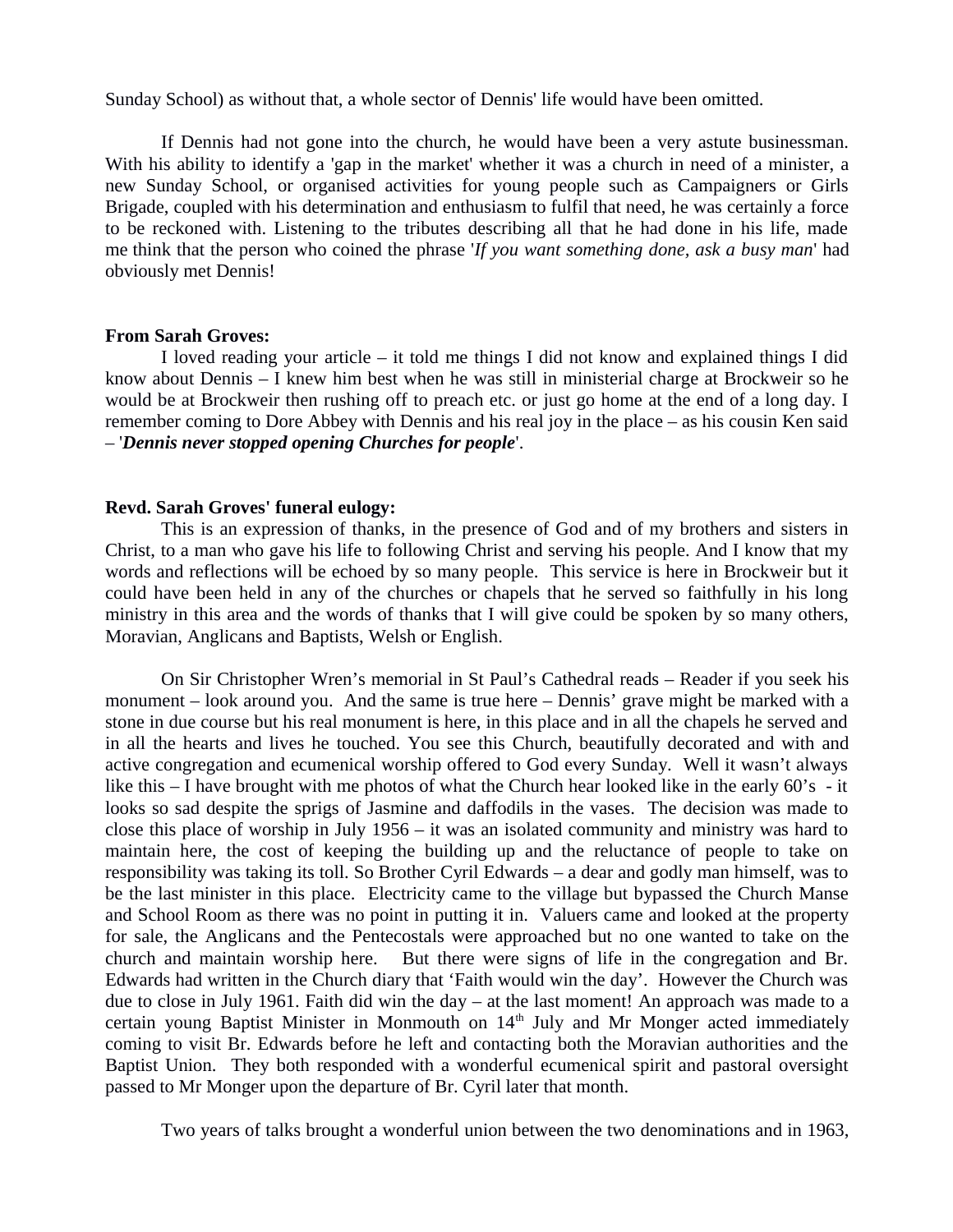with all the discussions completed the Church was filled for a Service of Union to establish the united witness of the Baptist and Moravian denominations in this place. So much work had to be done here – new roofs, and complete renovations – and in 1965 Mr and Mrs Monger moved into the Manse to build up the work here – they started a small Christian conference centre here and many groups came to down to Brockweir to stay. But Mr Monger was not just responsible for Brockweir – his main Church was Monmouth Baptist Church and we owe a huge debt of gratitude to them for the time they gave him to look after all the other Churches in his group. We were part of the Monmouth Group of Baptist Churches, along with Penault, Norton, Llandogo and Calcoid and we gained so much from them. We shared in the local Scripture exams and we benefited from the wonderful band of Baptist Lay Preachers who would faithfully help fill our pulpit on the weeks when Mr Monger was not here. We were enriched beyond measure by this local fellowship. The whole group was held together by Mr Monger's example and preaching and by his wonderful Church newsletter – '*The Record*'. It was the only way to keep track of where he was week by week. He hated taking on any engagements during the last week of each month because that was when he typed it all, duplicated it and with volunteer help collated and photocopied it. I did not know until the other day that his life long love of desktop publishing a magazine called '*The Record*' began in Ebenezer Baptist Church in Magor in 1949.

It was during Mr Monger's time in Brockweir that the congregation got to know Dorothy, his beloved wife and Terry, their son. Terry was well during his time here and fitted in with all the other young people in the village so there are very fond memories of him and we all loved Dorothy, her kindness, sense of humour and great wisdom. I believe that his great passion for ecumenism came partly out of a dreadful grief – Dorothy was in hospital following the still birth of their child and the Anglican priest came by with Holy Communion but would not serve Dorothy because she was not an Anglican – this would have caused such bitterness in a lesser couple but for them it gave them a reason to break down the barriers that separate the people of God.

Mr Monger's preaching was so appreciated – as a young person I loved looking up at him in the pulpit with his gown on an the light casting a shadow behind him and hearing the *hwyl* in his preaching – and sometimes his bible would come crashing down! But he was so gentle as a pastoral visitor and every pastoral visit would end, as it should, with a prayer. There wasn't a hospital he wouldn't, or couldn't, visit and he had the knack of just dropping in for a short while but making every moment count. His commitment as Pastor to his flock was such that he would never go far away for his holidays, it had to be somewhere with a phone so that he could be reached if he was needed and return quickly.

He truly was a scholarly pastor too who never stopped studying and sharing the benefits of his study with others. A generous bequest enabled he and Dorothy to go to the Holy Land and that so enriched his preaching. He kept up with all the issues in theology and society and used to say he had two ears to listen and only one mouth to speak. He wrote the history of our Church 'Like a Tree Planted' and he was a very popular contributor to our denominational magazine, the Moravian Messenger – in fact the latest issue came out on Sunday  $3<sup>rd</sup>$  with his overview of the Third Epistle of John – and he was called home on the Monday – the last words of the article ends with 'the hope of meeting face to face' – and now Dennis is face to face with the God who made him and loves him.

So many people have reason to be thankful to God for Dennis' ministry with children and young people, he had a youth fellowship in the manse here at Brockweir and he was a passionate worker with the Scripture Exams, the Wyesham Free Church Sunday School, and with the Campaigners – I have read some wonderful memories from Sue Holt at Wyesham and Bryan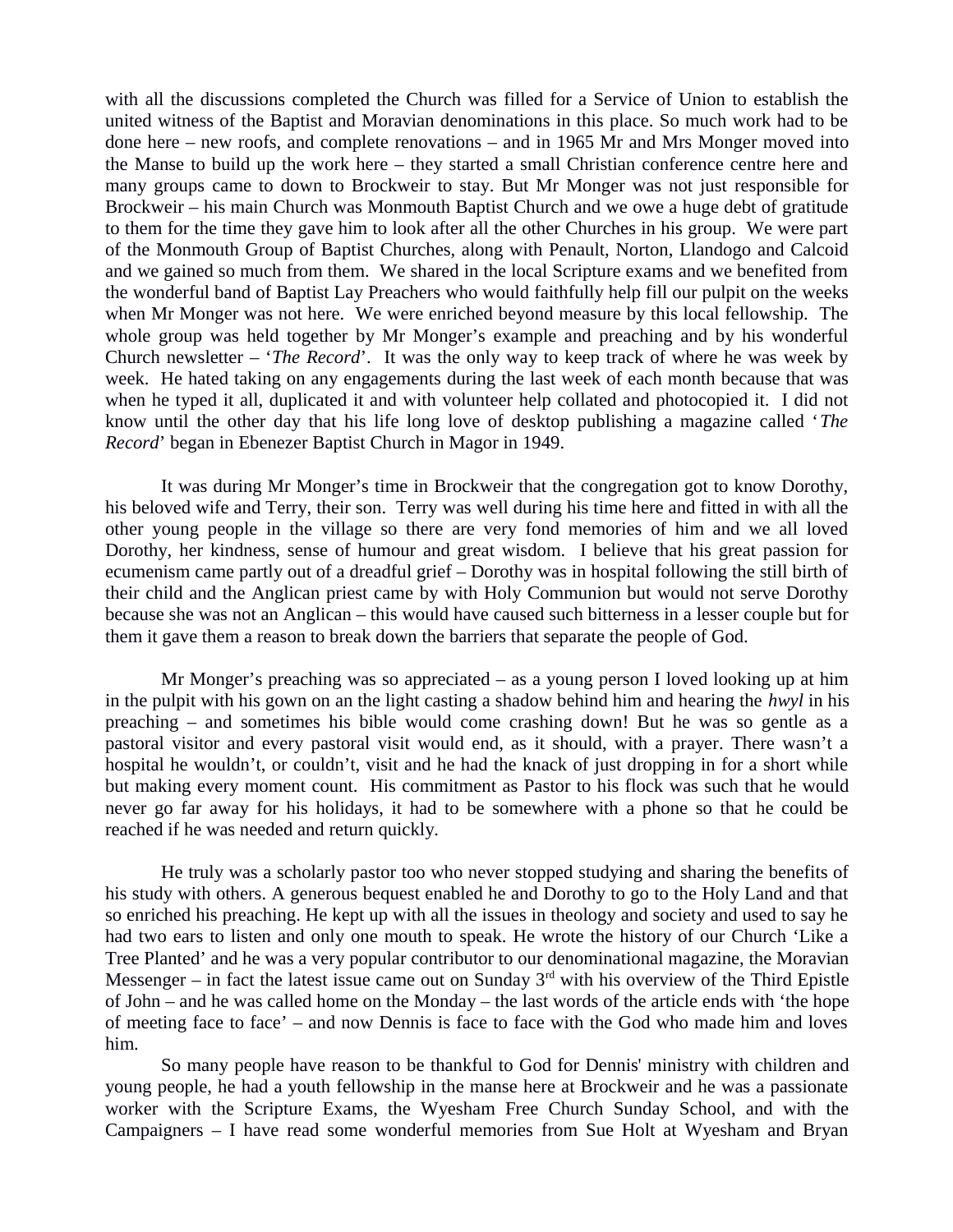Cotterall from Monmouth Baptist Campaigners and I have them with me if others want to read them. Sue said he used to thump out hymns and choruses on the piano – and that brought back so many memories for me of him playing by ear with a real roll and tinkle in the music.

Mr Monger's ministry covered so many events – the restoration of our Church, his consecration as a Moravian Presbyter, the one hundred and fiftieth anniversary of our Church here – its jubilee as he loved to call it, he stayed our minister even when he moved from Monmouth to Ewyas Harold and Pandy – and from there he also took on the work of Moravian Minister at Leominster. He retired in 1991 after 40 years of faithful ministry but that did not stop his continuing support of the church here – his regular trips down to take services, in latter years in the summer months not in the deep of winter. His first service for 2013 was to have been for the Maundy Thursday Communion Service! He married so many folk here, he baptised our children, he buried our beloved dead – he sustained us in the breaking of the word and in the breaking of the bread for so many years. He was loved and respected across the Moravian Church as a good man and an exemplar for ministry. He was elected to the highest honour our Church can give- the Advocatus Fratrum in Anglia and when he spoke at Synod – which he did sparingly it was always to a quiet hall who wanted to hear what he had to say – so many people have contacted me and said how much he meant to them.

On top of all that he was such a warm human man – and we all have such good memories of him. One year Chris and I made home made elderflower champagne – as you may know it is one of the most beautiful drinks and is virtually non alcoholic – it just needs a bit of carbon dioxide to give it the fizz. So we made some for Dennis and Dorothy and he took it home rather reluctantly despite our protestations that it really wasn't alcoholic. But of course he didn't drink it because he feared the worst  $-$  and it was a hot summer  $-$  the inevitable happened  $-$  the bottles burst in his study scattering glass and elderflower champagne all over his books. He was convinced that we had tried to give him something seriously alcoholic and we never made elderflower champagne again!

When I announced his death in our congregation in Gracehill in Northern Ireland one of the older ladies told me of when he had come to stay with her and her husband for one Synod in Northern Ireland. Br. and Sr. O'Neill had a large house and were putting up two guests for Synod – Dennis and a lady called Janet – over the evening they chatted by the fire and Janet headed for bed – about 10 minutes later Dennis said '*I think I'll go and join Janet now*' –'*I don't think you ought to*' came back the reply from the rather shocked Br. O'Neill. And Dennis just lifted his hands and legs and roared and roared with laughter when he realised what he had said.

I want to close with a passage of scripture that means so much to us in the Moravian Church - it is used in our liturgy for Holy Communion and in our funeral liturgy – from Hebrews 12 verse 1 Therefore, since we are surrounded by such a great cloud of witnesses, let us throw off everything that hinders and the sin that so easily entangles. And let us run with perseverance the race marked out for us. Dennis ran the race Christ called him to – he ran it as a Preacher – opening scripture for his people and feeding them with the living word; he ran it as a Pastor – tending and serving his flock what ever the personal cost to him; he ran the race as a Priest – breaking the bread and sharing the wine for the scattered flock of these border valleys. Those of us who are priests, pastors and preachers should be inspired by his example to follow our Lord with renewed heart and commitment. But greatest of all Dennis was a Christian man who kept his eyes fixed on Jesus, the author and perfector or of our faith – he knew about the Cross and its pain – but following his Lord, Dennis knew he was forgiven, accepted and would be called home to be with